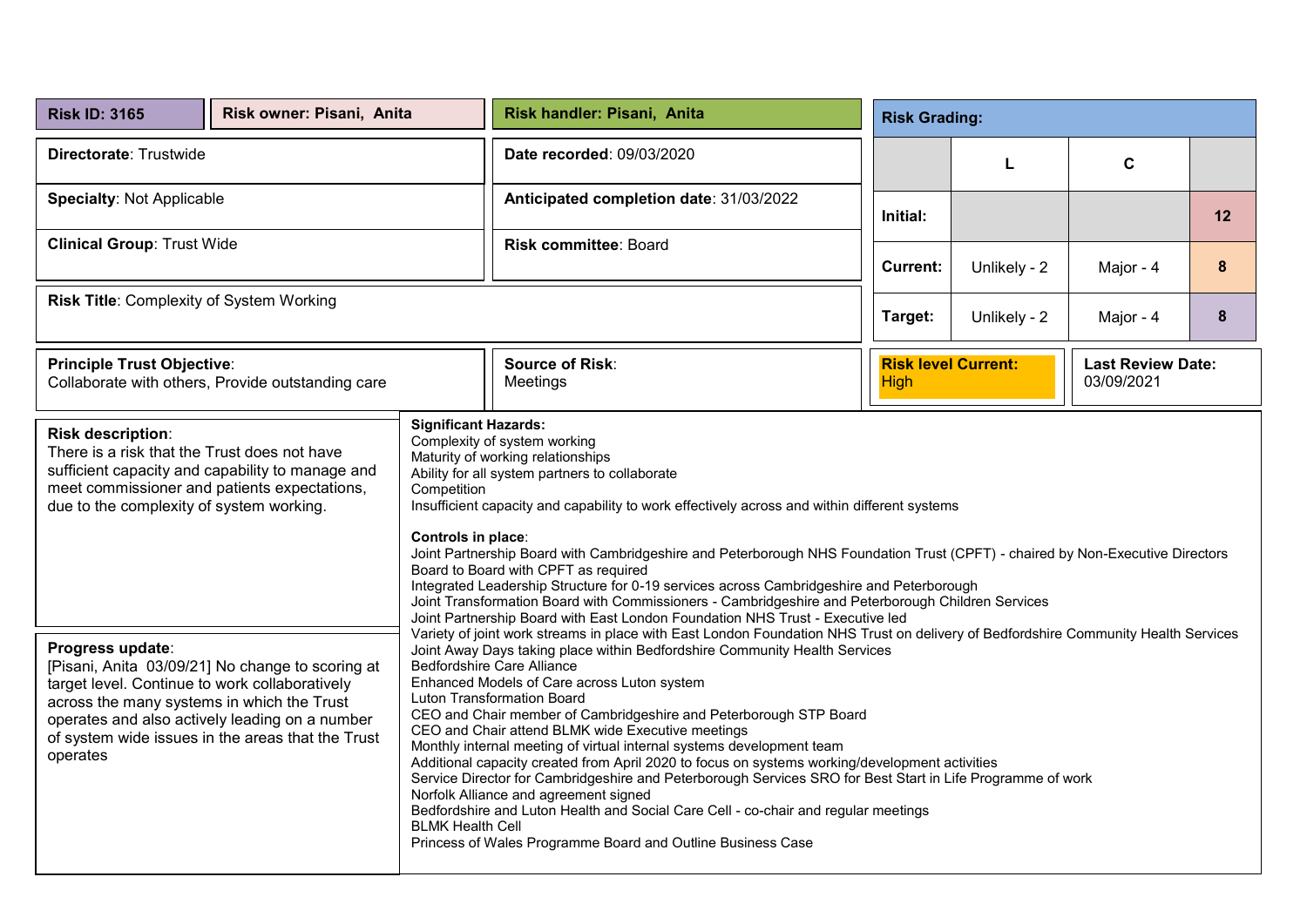| <b>Risk ID: 3260</b>                                                                                                                                                                                                                                                                                               | Risk owner: Howard, Kate                                                                                                                                                                                                                                                                                                                                                                                                                                                                                                                                                                                                                                                                                                                                                                                                                                                                                                                                                                                                                                                                                                                                                                                                                                                                                                                                                                                                                                                                                                                                                                                                                                                                                                                                                                                                                                                                                                                                                                                                                                                                                                                                                                                                                                                                                                                                                                                                                                                                               |  | <b>Risk handler: Howard, Kate</b>         |                                           |              | <b>Risk Grading:</b>                   |    |  |  |
|--------------------------------------------------------------------------------------------------------------------------------------------------------------------------------------------------------------------------------------------------------------------------------------------------------------------|--------------------------------------------------------------------------------------------------------------------------------------------------------------------------------------------------------------------------------------------------------------------------------------------------------------------------------------------------------------------------------------------------------------------------------------------------------------------------------------------------------------------------------------------------------------------------------------------------------------------------------------------------------------------------------------------------------------------------------------------------------------------------------------------------------------------------------------------------------------------------------------------------------------------------------------------------------------------------------------------------------------------------------------------------------------------------------------------------------------------------------------------------------------------------------------------------------------------------------------------------------------------------------------------------------------------------------------------------------------------------------------------------------------------------------------------------------------------------------------------------------------------------------------------------------------------------------------------------------------------------------------------------------------------------------------------------------------------------------------------------------------------------------------------------------------------------------------------------------------------------------------------------------------------------------------------------------------------------------------------------------------------------------------------------------------------------------------------------------------------------------------------------------------------------------------------------------------------------------------------------------------------------------------------------------------------------------------------------------------------------------------------------------------------------------------------------------------------------------------------------------|--|-------------------------------------------|-------------------------------------------|--------------|----------------------------------------|----|--|--|
| Directorate: Trustwide                                                                                                                                                                                                                                                                                             |                                                                                                                                                                                                                                                                                                                                                                                                                                                                                                                                                                                                                                                                                                                                                                                                                                                                                                                                                                                                                                                                                                                                                                                                                                                                                                                                                                                                                                                                                                                                                                                                                                                                                                                                                                                                                                                                                                                                                                                                                                                                                                                                                                                                                                                                                                                                                                                                                                                                                                        |  | Date recorded: 14/10/2020                 |                                           | L            | C                                      |    |  |  |
| <b>Specialty: Not Applicable</b>                                                                                                                                                                                                                                                                                   |                                                                                                                                                                                                                                                                                                                                                                                                                                                                                                                                                                                                                                                                                                                                                                                                                                                                                                                                                                                                                                                                                                                                                                                                                                                                                                                                                                                                                                                                                                                                                                                                                                                                                                                                                                                                                                                                                                                                                                                                                                                                                                                                                                                                                                                                                                                                                                                                                                                                                                        |  | Anticipated completion date: 30/11/2021   | Initial:                                  |              |                                        | 16 |  |  |
| <b>Clinical Group: Trust Wide</b>                                                                                                                                                                                                                                                                                  |                                                                                                                                                                                                                                                                                                                                                                                                                                                                                                                                                                                                                                                                                                                                                                                                                                                                                                                                                                                                                                                                                                                                                                                                                                                                                                                                                                                                                                                                                                                                                                                                                                                                                                                                                                                                                                                                                                                                                                                                                                                                                                                                                                                                                                                                                                                                                                                                                                                                                                        |  | Risk committee: Board                     | <b>Current:</b>                           | Possible - 3 | Major - 4                              | 12 |  |  |
| Risk Title: Impact of covid19 on community service care delivery                                                                                                                                                                                                                                                   |                                                                                                                                                                                                                                                                                                                                                                                                                                                                                                                                                                                                                                                                                                                                                                                                                                                                                                                                                                                                                                                                                                                                                                                                                                                                                                                                                                                                                                                                                                                                                                                                                                                                                                                                                                                                                                                                                                                                                                                                                                                                                                                                                                                                                                                                                                                                                                                                                                                                                                        |  |                                           | Target:                                   | Unlikely - 2 | Major - 4                              | 8  |  |  |
| <b>Principle Trust Objective:</b><br>Provide outstanding care                                                                                                                                                                                                                                                      |                                                                                                                                                                                                                                                                                                                                                                                                                                                                                                                                                                                                                                                                                                                                                                                                                                                                                                                                                                                                                                                                                                                                                                                                                                                                                                                                                                                                                                                                                                                                                                                                                                                                                                                                                                                                                                                                                                                                                                                                                                                                                                                                                                                                                                                                                                                                                                                                                                                                                                        |  | <b>Source of Risk:</b><br>Risk assessment | <b>Risk level Current:</b><br><b>High</b> |              | <b>Last Review Date:</b><br>03/09/2021 |    |  |  |
| Risk description:<br>There is a risk that health outcomes for<br>people who use our services are<br>negatively impacted by Covid 19<br>restrictions due to a further wave of Covid<br>19.<br>Progress update:<br>[Howard, Kate 03/09/21 13:00:23] The<br>risk has been reviewed and the score<br>remains the same. | <b>Significant Hazards:</b><br>The significant hazards are:<br>- Staff morale and fatigue due to the on-going impact of covid19 on life (work and home life).<br>- Impact of changes in practice required to meet new service delivery models ie technology based assessments and home based working<br>- Reduced contacts with families/children/ adults at risk or identified as vulnerable<br>- Staffing reductions due to current requirements for self isolation/ shielding<br>- Service users already delayed in receiving healthcare condition deteriorating and requiring more complex treatment or care<br>- Increased anger from service users unable to access services directed at staff.<br>Children & Young people:<br>3180 - detailed records of telephone calls, face to face visits for those families identified as vulnerable, video based assessments, SOP in<br>place for particular vulnerable groups, Appropriate PPE available for visits if required<br>3184 - telephone assessment, Child protection medicals continuing as essential service, each child's needs assessed on individual basis,<br>appropriate PPE available<br>practitioners will visit following risk assessment if required<br>3182 - safeguarding SOPs developed re face to face/ technology based contacts, routine safeguarding caseload supervision suspended and<br>replaced by increased ad hoc sessions and supervision 'surgeries', continued involvement with each LSCB/LSAB where papers sent for virtual<br>consideration, business continuity plan in place across the trust for safeguarding function, Heads of safeguarding involved in regular system<br>based safeguarding discussions, continued work on SCRs and SI reports<br>Risk 3227 - This is mitigated by capacity reviews, prioritisation of workloads, increased capacity within adult safeguarding and changes made<br>to the MASH models.<br>Luton Adult services<br>Further controls under review re wound care and caseload prioritisation measures<br>All underpinning service risks have been reviewed as part of this process including those identified as a result of the QIAs. Each of these has<br>mitigating actions and controls identified and are reviewed at the Incident Management Team weekly.<br>Lateral flowing testing now in place to support service delivery, which has been extended to all staff across CCS.<br>A robust well being plan is in place to support staff morale and maintain wellbeing. |  |                                           |                                           |              |                                        |    |  |  |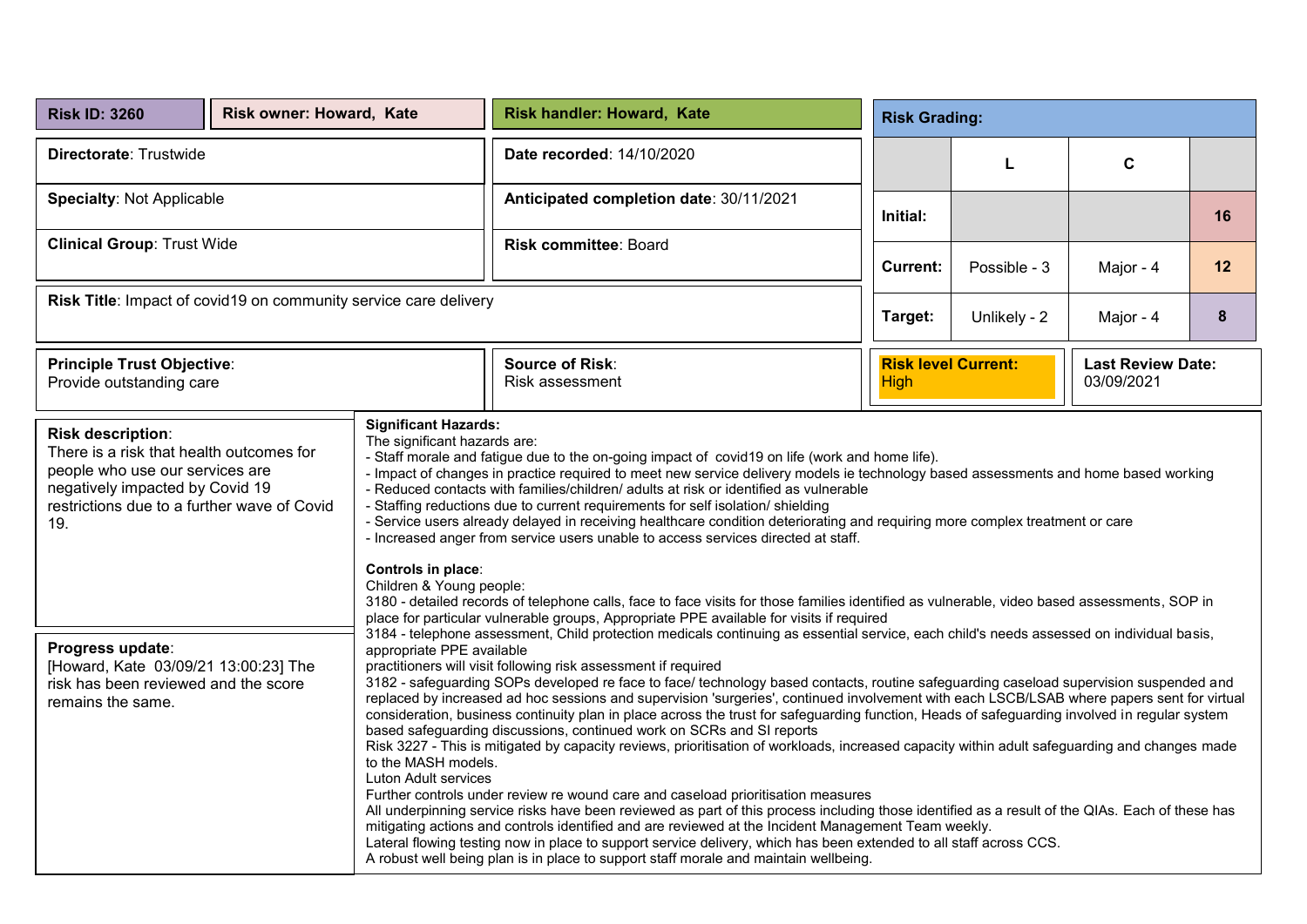| <b>Risk ID: 3300</b>                                                                                                                                                                                                                                                                                                                                                                                                                                                                                                                                                                          | <b>Risk owner: Winn, Matthew</b> | Risk handler: Howard, Kate |                                                                                                                                                                                                                                                                                                                                                                                                                                                                                                                                                                                                                                                                                                                                                                                                                                                                                                                                                                                                                                                                                                                                                                                                                                                                                                                                                                                                                                                                                                                                                                                                                                                                                                                                                                                                                                                                                                                                                                                                                                                                                                                                                                                                                                                                                                                                  |                 | <b>Risk Grading:</b>       |                                        |    |  |  |
|-----------------------------------------------------------------------------------------------------------------------------------------------------------------------------------------------------------------------------------------------------------------------------------------------------------------------------------------------------------------------------------------------------------------------------------------------------------------------------------------------------------------------------------------------------------------------------------------------|----------------------------------|----------------------------|----------------------------------------------------------------------------------------------------------------------------------------------------------------------------------------------------------------------------------------------------------------------------------------------------------------------------------------------------------------------------------------------------------------------------------------------------------------------------------------------------------------------------------------------------------------------------------------------------------------------------------------------------------------------------------------------------------------------------------------------------------------------------------------------------------------------------------------------------------------------------------------------------------------------------------------------------------------------------------------------------------------------------------------------------------------------------------------------------------------------------------------------------------------------------------------------------------------------------------------------------------------------------------------------------------------------------------------------------------------------------------------------------------------------------------------------------------------------------------------------------------------------------------------------------------------------------------------------------------------------------------------------------------------------------------------------------------------------------------------------------------------------------------------------------------------------------------------------------------------------------------------------------------------------------------------------------------------------------------------------------------------------------------------------------------------------------------------------------------------------------------------------------------------------------------------------------------------------------------------------------------------------------------------------------------------------------------|-----------------|----------------------------|----------------------------------------|----|--|--|
| Directorate: Trustwide                                                                                                                                                                                                                                                                                                                                                                                                                                                                                                                                                                        |                                  |                            | Date recorded: 15/12/2020                                                                                                                                                                                                                                                                                                                                                                                                                                                                                                                                                                                                                                                                                                                                                                                                                                                                                                                                                                                                                                                                                                                                                                                                                                                                                                                                                                                                                                                                                                                                                                                                                                                                                                                                                                                                                                                                                                                                                                                                                                                                                                                                                                                                                                                                                                        | C<br>L          |                            |                                        |    |  |  |
| <b>Specialty: Not Applicable</b>                                                                                                                                                                                                                                                                                                                                                                                                                                                                                                                                                              |                                  |                            | Anticipated completion date: 31/12/2021                                                                                                                                                                                                                                                                                                                                                                                                                                                                                                                                                                                                                                                                                                                                                                                                                                                                                                                                                                                                                                                                                                                                                                                                                                                                                                                                                                                                                                                                                                                                                                                                                                                                                                                                                                                                                                                                                                                                                                                                                                                                                                                                                                                                                                                                                          | Initial:        |                            |                                        | 12 |  |  |
| <b>Clinical Group: Not applicable</b>                                                                                                                                                                                                                                                                                                                                                                                                                                                                                                                                                         |                                  |                            | Risk committee: Board, Mass Vaccination<br>Programme COB                                                                                                                                                                                                                                                                                                                                                                                                                                                                                                                                                                                                                                                                                                                                                                                                                                                                                                                                                                                                                                                                                                                                                                                                                                                                                                                                                                                                                                                                                                                                                                                                                                                                                                                                                                                                                                                                                                                                                                                                                                                                                                                                                                                                                                                                         | <b>Current:</b> | Possible - 3               | Major - 4                              | 12 |  |  |
| <b>Risk Title: Mass Vaccination</b>                                                                                                                                                                                                                                                                                                                                                                                                                                                                                                                                                           |                                  |                            |                                                                                                                                                                                                                                                                                                                                                                                                                                                                                                                                                                                                                                                                                                                                                                                                                                                                                                                                                                                                                                                                                                                                                                                                                                                                                                                                                                                                                                                                                                                                                                                                                                                                                                                                                                                                                                                                                                                                                                                                                                                                                                                                                                                                                                                                                                                                  | Target:         | Unlikely - 2<br>Major - 4  |                                        | 8  |  |  |
| <b>Principle Trust Objective:</b><br>Collaborate with others, Provide outstanding care                                                                                                                                                                                                                                                                                                                                                                                                                                                                                                        |                                  |                            | <b>Source of Risk:</b><br>Risk assessment                                                                                                                                                                                                                                                                                                                                                                                                                                                                                                                                                                                                                                                                                                                                                                                                                                                                                                                                                                                                                                                                                                                                                                                                                                                                                                                                                                                                                                                                                                                                                                                                                                                                                                                                                                                                                                                                                                                                                                                                                                                                                                                                                                                                                                                                                        | <b>High</b>     | <b>Risk level Current:</b> | <b>Last Review Date:</b><br>03/09/2021 |    |  |  |
| Risk description:<br>Delivery of the mass vaccination programme for<br>our staff and to the communities across Norfolk &<br>Waveney, Cambridgeshire & Peterborough may<br>Controls in place:<br>be impeded by a range of factors including<br>workforce supply and vaccine which could result<br>in continued risk to our staff, the delivery of<br>services to patients and those communities<br>awaiting vaccination.<br>Progress update:<br>[Howard, Kate 03/09/21 12:58:04] Closure date<br>details)<br>reviewed, risk reviewed and score remains the<br>same.<br>needed<br>been included |                                  |                            | <b>Significant Hazards:</b><br>The vaccination- (Pfizer, Moderna and the Oxford vaccine)<br>The hub environment- e.g. internet connection, IT equipment<br>Workforce issues- not enough staff available to staff the vaccination hubs<br>A number of controls are in place to support the mass vaccination programmes these include:<br>- Training packages are identified for staff in differing types of roles (including vaccinator specific education)<br>- day 1 information pack has been developed for all staff at the mass vaccination sites (which includes updates on key topics such as<br>incident reporting and safeguarding)<br>- Rotas have been developed for the mass vaccination sites so that gaps can be identified and planned for. Staffing meetings<br>happen on a daily basis so that safety is maintained.<br>- Recruitment is still underway, with a number of roles being advertised (including volunteers)<br>- Governance process in place to ensure practices are safe and have been assessed and approved internally<br>- Communication plan continues to update staff, alongside the daily site huddles and staff meetings<br>- National communication messages are being utilised as needed (including using nationally developed booklets for vaccine specific<br>-Emergency protocols are in place for anaphylaxis post vaccination, emergency equipment has been ordered and will be available as<br>-Teams have been advised not to have high numbers of staff vaccinated on the same day due to any potential side effects<br>-Consent flowchart has been developed for the mass vaccination site folders, phone numbers for safeguarding support have also<br>-Safeguarding training/ updates will be available for staff working within the vaccination site<br>- Quality assurance meetings are taking place with NHSE prior to sites opening - quality assurance processes are being undertaken<br>and submitted regionally and the Trust has undertaken a local QIA and IPaC audit in relation to the programme<br>- IPac audits are being completed monthly<br>- The Mass Vaccination programme has a dedicated COB and is discussed in the Safeguarding and IPaC Committees<br>- Mass Vaccination sites have their own quality dashboards so risks can be identified and monitored |                 |                            |                                        |    |  |  |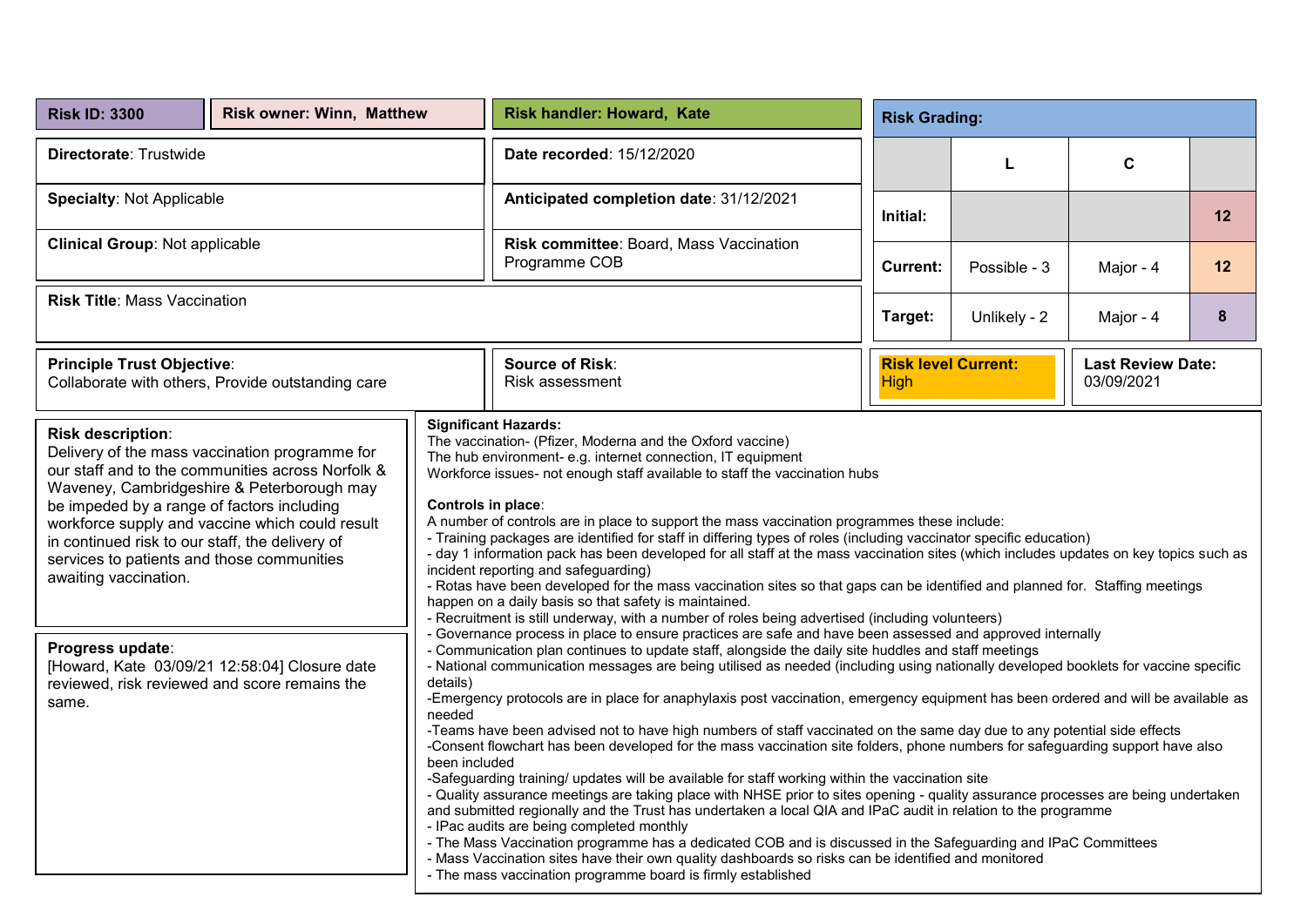| <b>Risk ID: 3323</b>                                                                                                                                                                                                                                                                                | <b>Risk owner: Winn, Matthew</b> | <b>Risk handler: Winn, Matthew</b><br><b>Risk Grading:</b> |                                                                                                                                                                                                                                                                                                                                                                                                                                                                                                                                                                                                                                                                                                                                                                                                                                                                      |                                       |                                                                      |           |    |  |  |  |
|-----------------------------------------------------------------------------------------------------------------------------------------------------------------------------------------------------------------------------------------------------------------------------------------------------|----------------------------------|------------------------------------------------------------|----------------------------------------------------------------------------------------------------------------------------------------------------------------------------------------------------------------------------------------------------------------------------------------------------------------------------------------------------------------------------------------------------------------------------------------------------------------------------------------------------------------------------------------------------------------------------------------------------------------------------------------------------------------------------------------------------------------------------------------------------------------------------------------------------------------------------------------------------------------------|---------------------------------------|----------------------------------------------------------------------|-----------|----|--|--|--|
| Directorate: Large Scale Vaccination                                                                                                                                                                                                                                                                |                                  |                                                            | Date recorded: 27/01/2021                                                                                                                                                                                                                                                                                                                                                                                                                                                                                                                                                                                                                                                                                                                                                                                                                                            | C<br>L                                |                                                                      |           |    |  |  |  |
| Specialty: Large Scale Vaccination                                                                                                                                                                                                                                                                  |                                  |                                                            | Anticipated completion date: 31/12/2021                                                                                                                                                                                                                                                                                                                                                                                                                                                                                                                                                                                                                                                                                                                                                                                                                              | Initial:                              |                                                                      |           | 12 |  |  |  |
| <b>Clinical Group: Trust Wide</b>                                                                                                                                                                                                                                                                   |                                  |                                                            | Risk committee: Board, Mass Vaccination<br>Programme COB                                                                                                                                                                                                                                                                                                                                                                                                                                                                                                                                                                                                                                                                                                                                                                                                             | Possible - 3<br>Major - 4<br>Current: |                                                                      |           | 12 |  |  |  |
| Risk Title: Organisational Reputational Risk for Co-Vid Mass Vaccination Centre Lead Provider Contract                                                                                                                                                                                              |                                  |                                                            |                                                                                                                                                                                                                                                                                                                                                                                                                                                                                                                                                                                                                                                                                                                                                                                                                                                                      | Target:                               | Unlikely - 2                                                         | Major - 4 | 8  |  |  |  |
| <b>Principle Trust Objective:</b><br>Collaborate with others, Provide outstanding care                                                                                                                                                                                                              |                                  |                                                            | <b>Source of Risk:</b><br>Risk assessment                                                                                                                                                                                                                                                                                                                                                                                                                                                                                                                                                                                                                                                                                                                                                                                                                            | <b>High</b>                           | <b>Risk level Current:</b><br><b>Last Review Date:</b><br>05/08/2021 |           |    |  |  |  |
| Risk description:<br>Risk to organisational reputation of delivery of the Lead Provider<br>Contract for the roll-out of the Mass Vaccination Programme for<br>Cambridgeshire & Peterborough and Norfolk & Waveney given the<br>significant pace, complexity and political profile of the programme. |                                  |                                                            | <b>Significant Hazards:</b><br>The reputation of the organisation is at risk if the programme is not delivered according to national, regional and<br>local expectations or requirements.<br>Hazards include:<br>- inadequate programme leadership or governance and/or insufficient programme resourcing is not sufficient to<br>deliver a high quality programme<br>-poor risk identification and/or management/escalation<br>-Executive Committee and Board not sufficiently sighted on major risks and/or receiving assurance on mitigation<br>-vaccine supply is not forthcoming (risk x refers)<br>-insufficient workforce to fill rosters across multiple sites (risk x refers)<br>-equipment supply is not forthcoming or sufficient to safely open sites<br>-flow is not well-managed and or/not co-vid secure                                              |                                       |                                                                      |           |    |  |  |  |
| Progress update:<br>[Hawkins, Rachel 05/08/21 17:19:06] senior leadership<br>strengthened through appointment of a dedicated Mass<br>Vaccination Executive.                                                                                                                                         |                                  |                                                            | -capacity for delivery and/or vaccine supply does not allow pace through the cohorts in line with other parts of the<br>region or country<br>Controls in place:<br>-leadership team directly accountable to CEO<br>-weekly formal programme reporting to Executive Committee with regular informal briefings throughout the week<br>- programme risks being signed off and the highest risks reported weekly to Executive Committee<br>-bi monthly Mass Vaccination Clinical Operational Board set up from March 2021<br>-leadership team participating in national, regional and local programme governance<br>-collaborative and effective partnerships established with all key partner organisations<br>-strong communications support to ensure clear messaging and management of expectations<br>- new senior programme manager and logistics manager in place |                                       |                                                                      |           |    |  |  |  |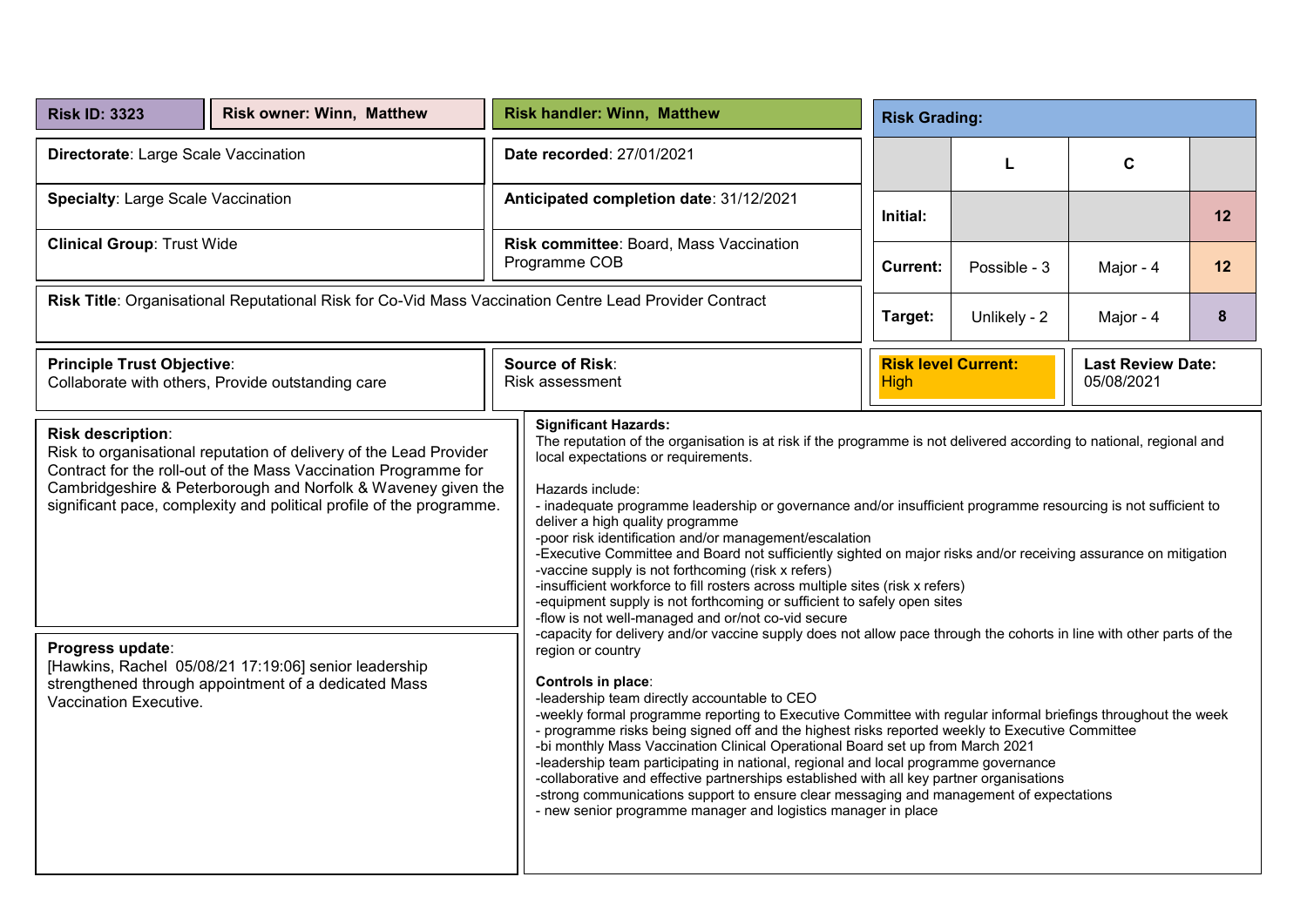| <b>Risk ID: 3163</b>                                                                                                                                                                                                                                                                                                                                                                                                                                                                                                                                                                                                                                                                                                                                                         | Risk owner: Pisani, Anita |                                                                                                                                                                                                                                                                                                                                                                                                                                                                                                                                                                                                                                                                                                                                                                                                                                                                                                                                                                                                                                                                                                                                                                                                                                                                                                                                                                                                                                                                                                                                   | Risk handler: Pisani, Anita                                                                    |                | <b>Risk Grading:</b>                                                 |           |    |  |  |
|------------------------------------------------------------------------------------------------------------------------------------------------------------------------------------------------------------------------------------------------------------------------------------------------------------------------------------------------------------------------------------------------------------------------------------------------------------------------------------------------------------------------------------------------------------------------------------------------------------------------------------------------------------------------------------------------------------------------------------------------------------------------------|---------------------------|-----------------------------------------------------------------------------------------------------------------------------------------------------------------------------------------------------------------------------------------------------------------------------------------------------------------------------------------------------------------------------------------------------------------------------------------------------------------------------------------------------------------------------------------------------------------------------------------------------------------------------------------------------------------------------------------------------------------------------------------------------------------------------------------------------------------------------------------------------------------------------------------------------------------------------------------------------------------------------------------------------------------------------------------------------------------------------------------------------------------------------------------------------------------------------------------------------------------------------------------------------------------------------------------------------------------------------------------------------------------------------------------------------------------------------------------------------------------------------------------------------------------------------------|------------------------------------------------------------------------------------------------|----------------|----------------------------------------------------------------------|-----------|----|--|--|
| Directorate: Trustwide                                                                                                                                                                                                                                                                                                                                                                                                                                                                                                                                                                                                                                                                                                                                                       |                           |                                                                                                                                                                                                                                                                                                                                                                                                                                                                                                                                                                                                                                                                                                                                                                                                                                                                                                                                                                                                                                                                                                                                                                                                                                                                                                                                                                                                                                                                                                                                   | Date recorded: 09/03/2020                                                                      |                | L                                                                    | C         |    |  |  |
| <b>Specialty: Not Applicable</b>                                                                                                                                                                                                                                                                                                                                                                                                                                                                                                                                                                                                                                                                                                                                             |                           |                                                                                                                                                                                                                                                                                                                                                                                                                                                                                                                                                                                                                                                                                                                                                                                                                                                                                                                                                                                                                                                                                                                                                                                                                                                                                                                                                                                                                                                                                                                                   | Anticipated completion date: 31/03/2022                                                        | Initial:       |                                                                      |           | 8  |  |  |
| <b>Clinical Group: Trust Wide</b>                                                                                                                                                                                                                                                                                                                                                                                                                                                                                                                                                                                                                                                                                                                                            |                           |                                                                                                                                                                                                                                                                                                                                                                                                                                                                                                                                                                                                                                                                                                                                                                                                                                                                                                                                                                                                                                                                                                                                                                                                                                                                                                                                                                                                                                                                                                                                   | <b>Risk committee: Board</b>                                                                   | Current:       | Likely - 4                                                           | Major - 4 | 16 |  |  |
|                                                                                                                                                                                                                                                                                                                                                                                                                                                                                                                                                                                                                                                                                                                                                                              |                           |                                                                                                                                                                                                                                                                                                                                                                                                                                                                                                                                                                                                                                                                                                                                                                                                                                                                                                                                                                                                                                                                                                                                                                                                                                                                                                                                                                                                                                                                                                                                   | Risk Title: Reduction in staff morale could adversely affect the delivery of high quality care | Target:        | Unlikely - 2                                                         | Major - 4 | 8  |  |  |
| <b>Principle Trust Objective:</b><br>Be an excellent employer, Provide outstanding care                                                                                                                                                                                                                                                                                                                                                                                                                                                                                                                                                                                                                                                                                      |                           |                                                                                                                                                                                                                                                                                                                                                                                                                                                                                                                                                                                                                                                                                                                                                                                                                                                                                                                                                                                                                                                                                                                                                                                                                                                                                                                                                                                                                                                                                                                                   | <b>Source of Risk:</b><br>Meetings                                                             | <b>Extreme</b> | <b>Risk level Current:</b><br><b>Last Review Date:</b><br>03/09/2021 |           |    |  |  |
| <b>Significant Hazards:</b><br><b>Risk description:</b><br>There is a risk that the delivery of high quality<br>Turnover<br>care will be adversely affected if levels of staff<br>Vacancies<br>morale reduce.<br>Controls in place:<br>providers<br>1:1s and team meetings<br>Monthly quality dashboard<br>Progress update:<br><b>Quality Dashboard</b><br>[Pisani, Anita 03/09/21] No change in scoring<br><b>Clinical Operational Boards</b><br>at the current time as previous comments still<br>stand. Support to staff being constantly<br>GMS survey feedback<br>reviewed and additional actions/mitigations put<br>Raising Matters of Concern log<br>in place. All previous<br>support/conversations/actions continue.<br>Bi-annual workforce reviews<br>Daily sitrep |                           | Demands of the service exceeding capacity available<br>Insufficient staff to deliver service<br>Staff absences - sickness; maternity; training etc<br>Length of the Covid-19 pandemic and pace at which services/individuals are expected to respond.<br>How the recovery will be planned and implemented alongside the large scale vaccination programme.<br>Annual staff survey and delivery of improvement plans - Trust-wide and local plans - Staff morale feedback - best in class and 8th nationally for all NHS<br>Quarterly staff friends and family surveys<br>Discussions and resulting actions from Wider Executive team meeting<br>Appraisal rates and quality of appraisals<br>Freedom to Speak Up Guardian and Champions<br>Guardian of Safe Working role in place to support junior doctors<br>Bespoke Leadership and Team Development Sessions<br>Deloitte external review of Well-led and Care Quality Commission Inspection Feedback - last inspection report August 2019 - Outstanding for Well-led<br>Live Life Well Activities - Health and Wellbeing Champions<br>Staff Side Chair - confidential helpline in place<br>Corporate Induction and local induction systems and processes<br>Daily Incident Management Team meeting<br>Digital Q&A sessions put in across all Divisions - first set taking place week of 6th April 2020<br>Detailed FAQs regularly shared with all staff<br>JCNP Formal meeting structures; Regular contact with Staff Side Chair<br>Rolling out of staff vaccination programme |                                                                                                |                |                                                                      |           |    |  |  |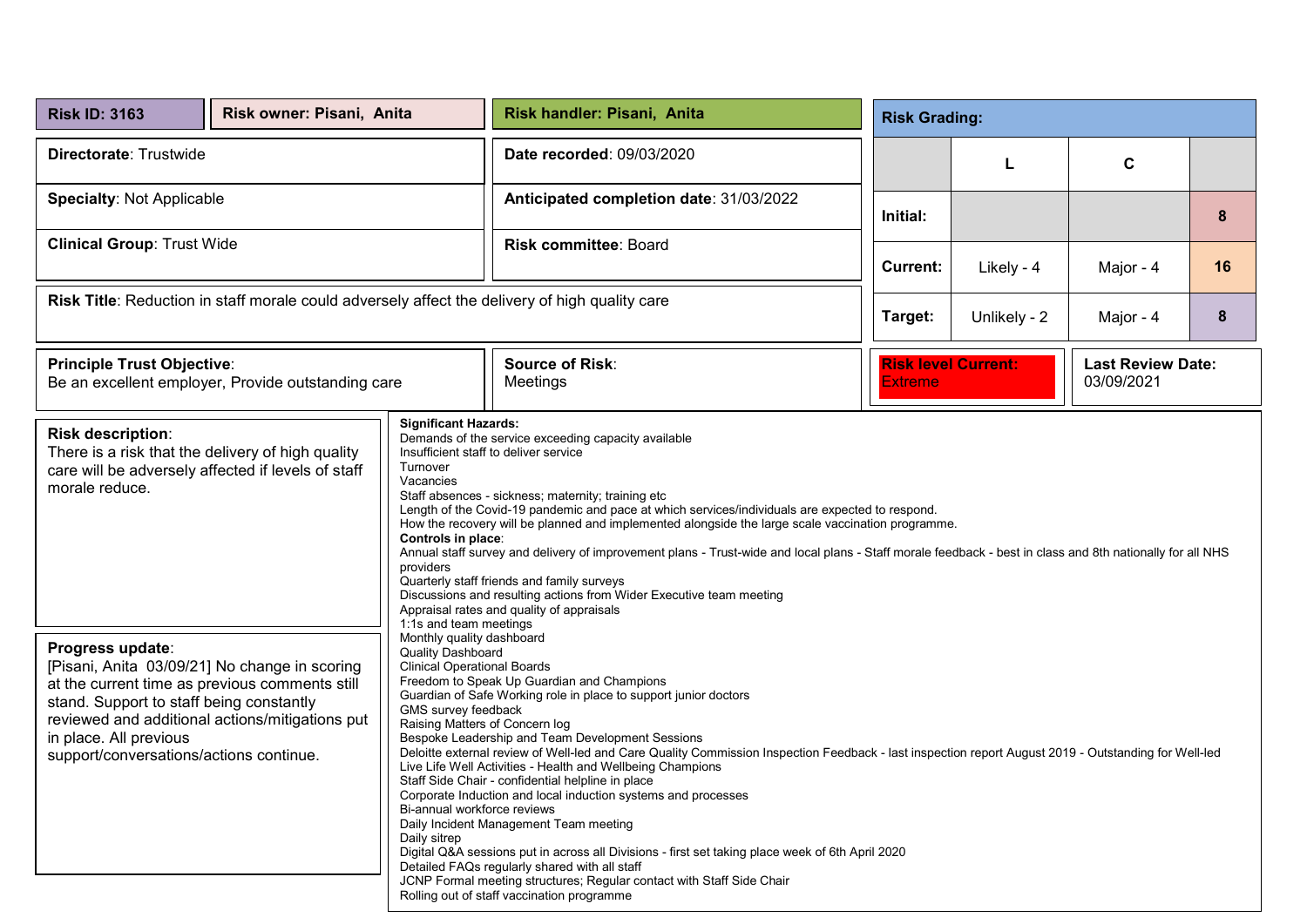| <b>Risk ID: 3167</b>                                                                                                                                                                                                                                                                                                                                                     | <b>Risk owner: Winn, Matthew</b>                                                                                                                                                                                                                                                                                                                                                                                                                                                             | <b>Risk handler: Winn, Matthew</b>                                                                            | <b>Risk Grading:</b>                                                                |              |                                                                                                                                                                |    |  |  |
|--------------------------------------------------------------------------------------------------------------------------------------------------------------------------------------------------------------------------------------------------------------------------------------------------------------------------------------------------------------------------|----------------------------------------------------------------------------------------------------------------------------------------------------------------------------------------------------------------------------------------------------------------------------------------------------------------------------------------------------------------------------------------------------------------------------------------------------------------------------------------------|---------------------------------------------------------------------------------------------------------------|-------------------------------------------------------------------------------------|--------------|----------------------------------------------------------------------------------------------------------------------------------------------------------------|----|--|--|
| Directorate: Trustwide                                                                                                                                                                                                                                                                                                                                                   |                                                                                                                                                                                                                                                                                                                                                                                                                                                                                              | Date recorded: 11/03/2020                                                                                     | $\mathbf c$<br>L                                                                    |              |                                                                                                                                                                |    |  |  |
| <b>Specialty: Not Applicable</b>                                                                                                                                                                                                                                                                                                                                         |                                                                                                                                                                                                                                                                                                                                                                                                                                                                                              | Anticipated completion date: 31/03/2022                                                                       | Initial:                                                                            |              |                                                                                                                                                                | 12 |  |  |
| <b>Clinical Group: Trust Wide</b>                                                                                                                                                                                                                                                                                                                                        |                                                                                                                                                                                                                                                                                                                                                                                                                                                                                              | Risk committee: Board                                                                                         | <b>Current:</b>                                                                     | Unlikely - 2 | Major - 4                                                                                                                                                      | 8  |  |  |
| Risk Title: System planning                                                                                                                                                                                                                                                                                                                                              |                                                                                                                                                                                                                                                                                                                                                                                                                                                                                              |                                                                                                               | Unlikely - 2<br>Major - 4<br>Target:                                                |              |                                                                                                                                                                | 8  |  |  |
| <b>Principle Trust Objective:</b>                                                                                                                                                                                                                                                                                                                                        | Be a sustainable organisation, Collaborate with others                                                                                                                                                                                                                                                                                                                                                                                                                                       | <b>Source of Risk:</b><br><b>External assessment</b>                                                          | <b>Risk level Current:</b><br><b>Last Review Date:</b><br>01/07/2021<br><b>High</b> |              |                                                                                                                                                                |    |  |  |
| Risk description:<br>As the NHS is performance managed and discharges accountability at system level, there is a risk that the Trust is<br>treated only through the view of the challenged Cambridgeshire/Peterborough system and therefore access to<br>capital; revenue support and discretionary national transformation monies are not available to the organisation | <b>Significant Hazards:</b><br>1. national Policy to move to "system by default"<br>2. Provider financial health is more directly linked to<br>the financial health of the "system"<br>3. Cambs/Pet has the one of the largest financial<br>deficit in the NHS<br>Controls in place:<br>1. The Trust has spread its income and expenditure<br>base across two STP footprints to more readily<br>reflect its regional footprint<br>2. the Trust to play its full part in the service areas of |                                                                                                               |                                                                                     |              |                                                                                                                                                                |    |  |  |
| Progress update:                                                                                                                                                                                                                                                                                                                                                         | development of Governance Structures and plans for H2                                                                                                                                                                                                                                                                                                                                                                                                                                        | [Robbins, Mark 02/09/21 12:30:33] No change to the risk. Engagement continues across each ICS to continue the | being made                                                                          |              | MSK and Children in Cambs/Pet - but nothing else<br>3. full stakeholder relationships and executive<br>visibility in place to influence the relevant decisions |    |  |  |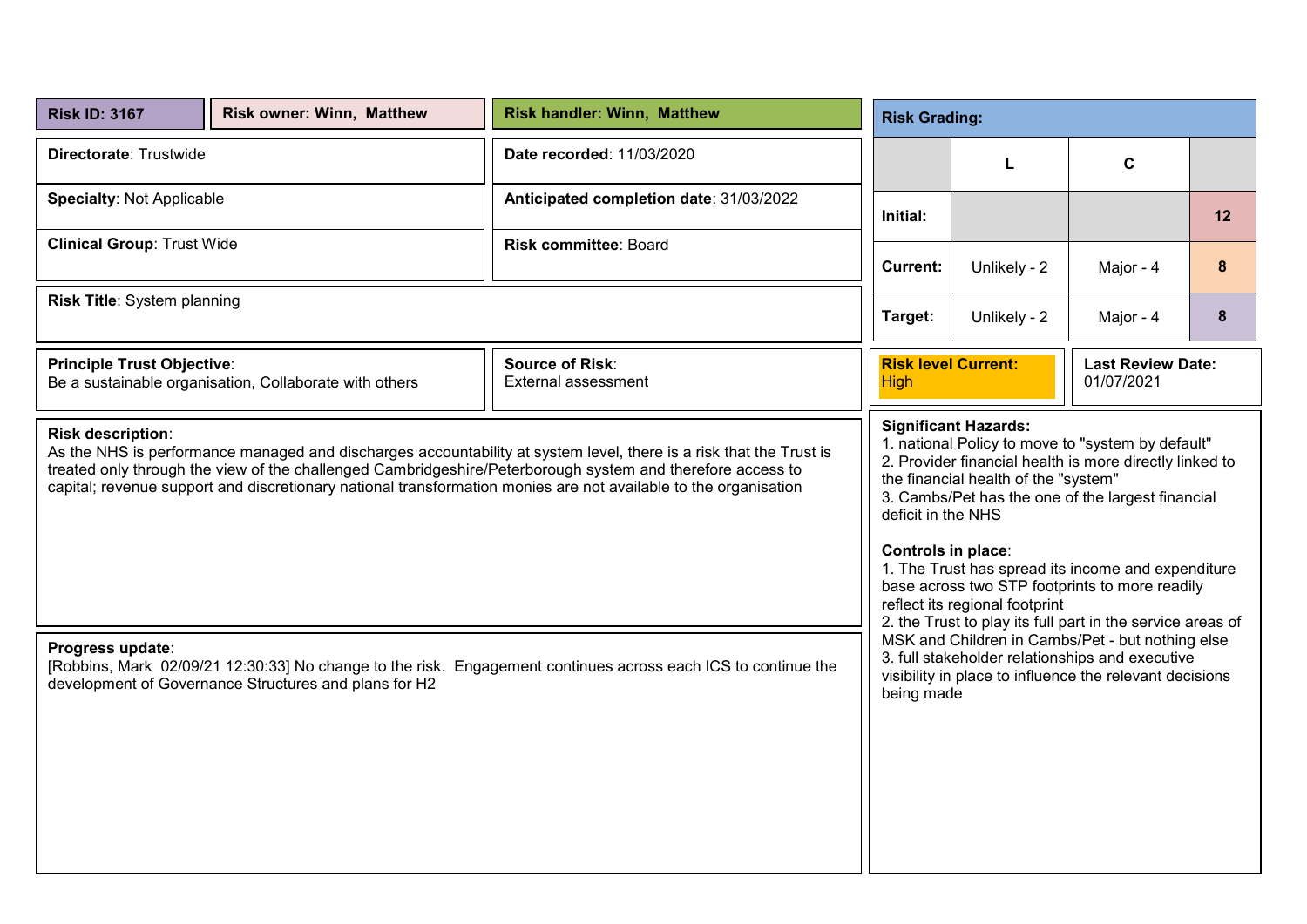| <b>Risk ID: 3166</b>                                                                                                                                                                                                                                                                                                                                                                                                                                                                                                                                                                                                                                                                                                                                                                                                                                                                                                                                                                                                                                                                                                                                                                                                                                                                                                                                                       |  | Risk owner: Howard, Kate | Risk handler: Howard, Kate<br><b>Risk Grading:</b>                                                                                                                                                                                                                                                                                                                                                                                                                                                                                                                                                                                                                                                                                                                                                                                                                                                                                                                                                                                                                                                                                                                                                                                                                                                                                                                                                                                                                                                                                                                                                                                                                                                                                                                                                                                                                                                                                                                                                                                                                                                                             |             |                                                                      |           |   |  |  |
|----------------------------------------------------------------------------------------------------------------------------------------------------------------------------------------------------------------------------------------------------------------------------------------------------------------------------------------------------------------------------------------------------------------------------------------------------------------------------------------------------------------------------------------------------------------------------------------------------------------------------------------------------------------------------------------------------------------------------------------------------------------------------------------------------------------------------------------------------------------------------------------------------------------------------------------------------------------------------------------------------------------------------------------------------------------------------------------------------------------------------------------------------------------------------------------------------------------------------------------------------------------------------------------------------------------------------------------------------------------------------|--|--------------------------|--------------------------------------------------------------------------------------------------------------------------------------------------------------------------------------------------------------------------------------------------------------------------------------------------------------------------------------------------------------------------------------------------------------------------------------------------------------------------------------------------------------------------------------------------------------------------------------------------------------------------------------------------------------------------------------------------------------------------------------------------------------------------------------------------------------------------------------------------------------------------------------------------------------------------------------------------------------------------------------------------------------------------------------------------------------------------------------------------------------------------------------------------------------------------------------------------------------------------------------------------------------------------------------------------------------------------------------------------------------------------------------------------------------------------------------------------------------------------------------------------------------------------------------------------------------------------------------------------------------------------------------------------------------------------------------------------------------------------------------------------------------------------------------------------------------------------------------------------------------------------------------------------------------------------------------------------------------------------------------------------------------------------------------------------------------------------------------------------------------------------------|-------------|----------------------------------------------------------------------|-----------|---|--|--|
| Directorate: Trustwide                                                                                                                                                                                                                                                                                                                                                                                                                                                                                                                                                                                                                                                                                                                                                                                                                                                                                                                                                                                                                                                                                                                                                                                                                                                                                                                                                     |  |                          | Date recorded: 10/03/2020                                                                                                                                                                                                                                                                                                                                                                                                                                                                                                                                                                                                                                                                                                                                                                                                                                                                                                                                                                                                                                                                                                                                                                                                                                                                                                                                                                                                                                                                                                                                                                                                                                                                                                                                                                                                                                                                                                                                                                                                                                                                                                      | C<br>L      |                                                                      |           |   |  |  |
| <b>Specialty: Not Applicable</b>                                                                                                                                                                                                                                                                                                                                                                                                                                                                                                                                                                                                                                                                                                                                                                                                                                                                                                                                                                                                                                                                                                                                                                                                                                                                                                                                           |  |                          | Anticipated completion date: 31/12/2021                                                                                                                                                                                                                                                                                                                                                                                                                                                                                                                                                                                                                                                                                                                                                                                                                                                                                                                                                                                                                                                                                                                                                                                                                                                                                                                                                                                                                                                                                                                                                                                                                                                                                                                                                                                                                                                                                                                                                                                                                                                                                        | Initial:    |                                                                      |           | 4 |  |  |
| <b>Clinical Group: Trust Wide</b>                                                                                                                                                                                                                                                                                                                                                                                                                                                                                                                                                                                                                                                                                                                                                                                                                                                                                                                                                                                                                                                                                                                                                                                                                                                                                                                                          |  |                          | Risk committee: Board                                                                                                                                                                                                                                                                                                                                                                                                                                                                                                                                                                                                                                                                                                                                                                                                                                                                                                                                                                                                                                                                                                                                                                                                                                                                                                                                                                                                                                                                                                                                                                                                                                                                                                                                                                                                                                                                                                                                                                                                                                                                                                          | Current:    | Unlikely - 2                                                         | Major - 4 | 8 |  |  |
| Risk Title: There is a risk that patients and service users do not receive outstanding care if services fail to remain<br>compliant with CQC                                                                                                                                                                                                                                                                                                                                                                                                                                                                                                                                                                                                                                                                                                                                                                                                                                                                                                                                                                                                                                                                                                                                                                                                                               |  |                          |                                                                                                                                                                                                                                                                                                                                                                                                                                                                                                                                                                                                                                                                                                                                                                                                                                                                                                                                                                                                                                                                                                                                                                                                                                                                                                                                                                                                                                                                                                                                                                                                                                                                                                                                                                                                                                                                                                                                                                                                                                                                                                                                | Target:     | Unlikely - 2                                                         | Major - 4 | 8 |  |  |
|                                                                                                                                                                                                                                                                                                                                                                                                                                                                                                                                                                                                                                                                                                                                                                                                                                                                                                                                                                                                                                                                                                                                                                                                                                                                                                                                                                            |  |                          | <b>Source of Risk:</b><br>Risk assessment                                                                                                                                                                                                                                                                                                                                                                                                                                                                                                                                                                                                                                                                                                                                                                                                                                                                                                                                                                                                                                                                                                                                                                                                                                                                                                                                                                                                                                                                                                                                                                                                                                                                                                                                                                                                                                                                                                                                                                                                                                                                                      | <b>High</b> | <b>Risk level Current:</b><br><b>Last Review Date:</b><br>03/09/2021 |           |   |  |  |
| <b>Principle Trust Objective:</b><br>Be an excellent employer, Provide outstanding care<br><b>Significant Hazards:</b><br>Risk description:<br>(This will also negatively impact on compliance with regulatory standards)<br>- Staff absence at work due for a variety of reasons including sickness<br>There is a risk that patients<br>and service users do not<br>receive outstanding care if<br>new hazard identified - Covid19 pandemic requiring new ways of working<br>services fail to remain<br>Controls in place:<br>Relaunch of 'Our Quality Improvement Way'<br>compliant with CQC<br><b>Fundamentals of Care</b><br>Quality Early Warding Trigger Tool monthly completion by all teams<br>standards<br>Quality reports to Clinical Operational Boards and Board<br>Bi annual Workforce review to Board (May and November Public Boards)<br>Back to the floor programme continues - summary taken to Wider Exec Team<br>Staff feedback (including staff survey)<br>Progress update:<br>Patient and Staff feedback mechanisms ie FFT<br>[Howard, Kate 03/09/21<br>Patient Stories to Board<br>13:03:13] Closure date<br>Internal audit programme (Quality elements)<br>reviewed, risk reviewed and<br>Improvement plan for the CQC identified 'Areas for Improvement' August 2019<br>remains the same.<br>Oversight of actions at Wider Exec group<br>Committee |  |                          | A number of factors (some of which are listed below) could combine which would then result in poor patient experience and increased patient safety incidents.<br>- Limited availability of staff in certain professional groups ie specialist professions which are nationally difficult to recruit to<br>- Staff lack of understanding of what constitutes delivery of outstanding care and their role within that.<br>Rolling Peer Review Programme outcomes triangulated with annual service CQC self assessments<br>Ongoing annual CQC Inspection cycle which now includes staff focus groups and Inspector attendance at key meetings ie Board<br>Whistleblowing and raising Concerns processes well embedded with report to Board x 2 (Chief Executive report) and annually from freedom to Speak Up Guardian reports<br>Clinical audit programme - reports to Clinical Operational Boards and Quality Improvement and Safety Committee<br>Establishment of trust wide 0-19 services clinical leads group - This group feeds into the trust wide quarterly Children's services group<br>Quality Data continues to be regularly triangulated with Workforce information at Service, Clinical Operational Board and Board level<br>Major Incident management process invoked with daily trust wide sit rep meetings including escalation of issues ie staffing, IP&C, maintenance of essential services.<br>Robust Major incident governance structure in place with daily Situation reporting of staffing, incidents, risks and PPE situation.<br>new control - IP&C Board Assurance Framework initial self assessment undertaken and presented to Trust Board - will be monitored monthly by IPC Huddle and at each IPC<br>new control - Safeguarding risks/ issues are reviewed at the Safeguarding huddle and via the Safeguarding Committee<br>new control - 10 recommendations IPaC and testing (published in Nov 2020) has been reviewed via a gap analysis - any actions will be monitored via the IPaC Committee<br>Internal governance log and thematic reviews (e.g. pressure ulcers) continue to be circulated |             |                                                                      |           |   |  |  |